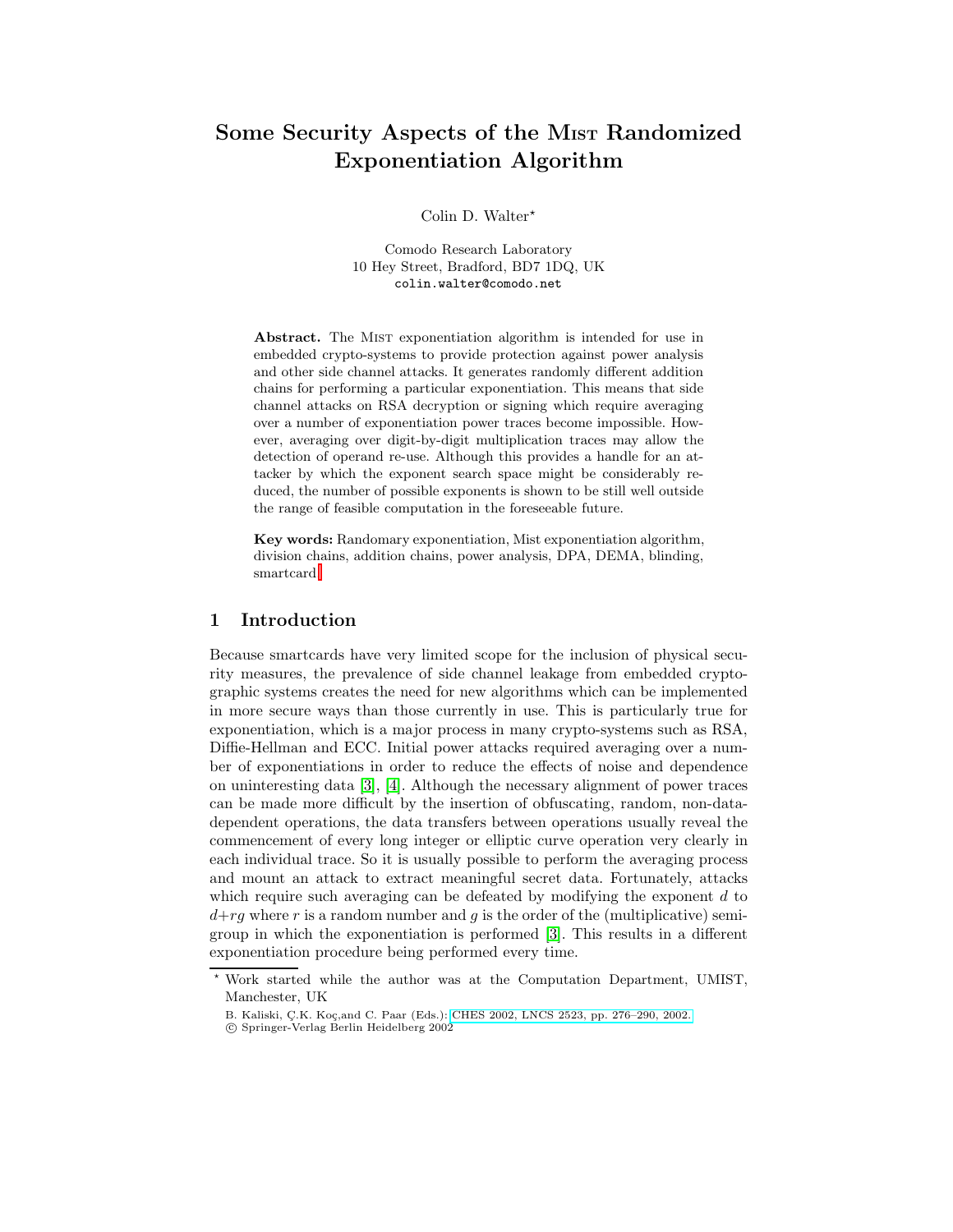However, the author showed recently [\[9\]](#page-14-0) that there were strong theoretical grounds for believing that, given the right monitoring equipment [\[6,](#page-14-1)[7,](#page-14-2)[1\]](#page-13-2), it would be possible to break the normal  $m$ -ary exponentiation method  $[2]$  and related sliding windows techniques using a single exponentiation. This method averages over digit-by-digit products instead and relies on being able to use such averaged traces to recognise the same operands being re-used over and over. These operands are pre-computed powers of the initial text, and their use reveals the secret exponent digit. Such an attack requires no knowledge of the modulus, the input text or the output text. It would render useless the choice of  $d+rg$ as a counter-measure, even for the case of  $m = 2$ , namely the standard binary "square-and-multiply" algorithm.

Random modifications have been proposed for the algorithm as well as the arguments of exponentiation in order to overcome these problems. The main suggestions are suitable where the multiplicative (additive) inverse is easily computed, such as in elliptic curve systems. Oswald and Aigner [\[5\]](#page-13-4) have given one such example. For integer RSA, a novel exponentiation algorithm<sup>[1](#page-1-0)</sup> called "MIST" was presented at RSA 2002 [\[11\]](#page-14-3). This seems to avoid all of the above-mentioned pitfalls and inverses are not required. It is more time efficient than the standard binary method when squares and multiplies have equal computational cost and it is comparable in space usage to 4-ary exponentiation. It can also be combined with any counter-measures which modify the arguments. The algorithm relies on the generation of random addition chains [\[2\]](#page-13-3) which determine the operations to be performed, and it is based on previous work by the author [\[8\]](#page-14-4) for finding efficient exponentiation schemes using division chains.

The Mist algorithm was created to defeat power analysis attacks which are able to detect the re-use of arguments. [\[11\]](#page-14-3) considered only efficiency issues for the algorithm. The main aim here is to look at security issues, and, in particular, to establish that knowledge of operand re-use does not significantly reduce the effectiveness of the algorithm against power analysis or other similar attacks. Although information about operand re-use provides a handle which prunes a search tree for exponents considerably, it is still computationally infeasible to recover a secret RSA key in this way unless very significant secret data is obtained from other sources. A more likely scenario is that the attacker can only distinguish squares from multiplies. Then the search space is vastly larger, and so the algorithm appears to provide even more security.

# 2 The MIST Algorithm

For notation, let us assume that plaintext  $P = C^D$  has to be computed from ciphertext  $C$  and secret key  $D$ .  $m$  will always represent a "divisor" in the sense of  $[8]$ , and d a residue modulo m, but here these are viewed as base and digit values respectively in a representation of  $D$ . A set of allowable bases  $m$  is chosen in advance (it will be  $\{2,3,5\}$  here), and an associated table of addition chains

<span id="page-1-0"></span><sup>&</sup>lt;sup>1</sup> Comodo Research Lab has filed a patent application is respect of this [\[10\]](#page-14-5).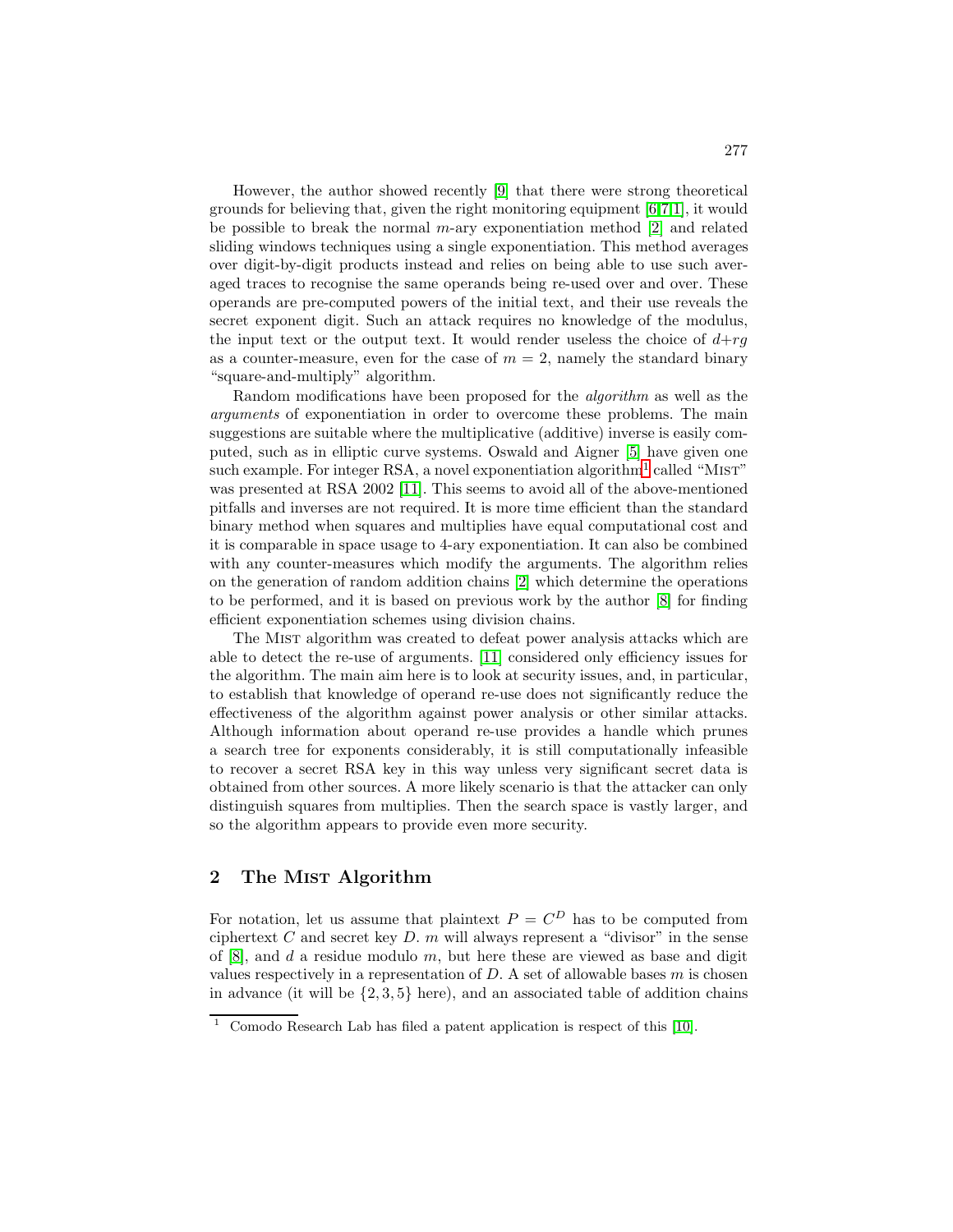for raising to the power  $m$  is stored in memory. Several variables are used: there are at least three for long integers which contain powers of  $C$ , namely  $Q$ ,  $TempC$ and P. Of these,  $TempC$  is for temporary storage when Q is being raised to the power  $m$ , and so does not occur explicitly in the following code, and  $P$  contains the accumulating required output.  $D$  is updated to contain the power to which Q still has to be raised before the exponentiation is complete.

THE MIST EXPONENTIATION ALGORITHM [\[11\]](#page-14-3)

{ Pre-condition:  $D > 0$  }  $Q \leftarrow C$ ;  $P \leftarrow 1$ While D > 0 do Begin Choose a random "base" m ;  $d \leftarrow D \mod m$ ; If  $d \neq 0$  then  $P \leftarrow Q^d \times P$ ;  $\mathbf{Q} \leftarrow \stackrel{\cdot}{\mathbf{Q}^{\mathfrak{m}}}$  ;  $D \leftarrow D$  div m; {Loop invariant:  $C^{D.Init} = Q^D \times P$  } End ; { Post-condition:  $P = C^{D.Init}$  }

**Example.** For  $D=235$ ,  $m=3$  yields  $d = (235 \mod 3) = 1$  and reduces D to  $(235 \text{ div } 3) = 78$ . Then  $m=2$  would give  $d=0$  and  $D=39$ . Next,  $m=5$  produces  $d=4$  and  $D=7$ ;  $m=2$  gives  $d=1$  and  $D=3$ ;  $m=3$  generates  $d=0$  and  $D=1$ . Then, finally,  $m=2$  yields  $d=1$  and so D becomes 0. The pairs  $(m, d)$  are:

 $(3,1), (2,0), (5,4), (2,1), (3,0)$  and  $(2,1)$ . The corresponding powers of C contained in the variables  $(Q, P)$  are then:<br>  $(C^1, C^0)$ ;  $(C^3, C^1)$ ;  $(C^6, C^1)$ ;  $({C^6})^5, {C^6})^4C^1 = (C^{30}, C^{25})$ ;  $(C^1, C^0);$   $(C^3, C^1);$   $(C^6, C^1)$ );  $({C}^{6})^5, {C}^{6})^4C^1$  =  $(C^{30}, C^{25})$ ;  $({C^{30}}^2, {C^{30}}^1C^{25}) = (C^{60}, C^{55});$  ({C  ${^{60}}^3$ ,  ${C^{60}}^0C^{55}$  =  $(C^{180}, C^{55})$ ;  $({C^{180}})^2, {C^{180}}^1C^{55}) = (C^{360}, C^{235}).$ 

When the base set consists of the single base 2, the method simplifies to the binary square-and-multiply algorithm in which the least significant exponent bit is processed first. In general, for fixed  $m$ , the algorithm simplifies to  $m$ -ary exponentiation but performed from right to left rather than from left to right. Since the base  $m$  is varied randomly here, the process might reasonably be called "random-ary exponentiation". Space and time efficiency were shown in [\[11\]](#page-14-3) to be comparable with 4-ary exponentiation. For application to integer RSA, the multiplication is the operation in the multiplicative group of residues for the chosen modulus. Explicit mention of the modulus is not necessary. Termination is guaranteed because only base choices greater than 1 are allowed, and so D decreases on every iteration. Correctness is easily established using the loop invariant in terms of the initial value D.Init of D.

The choices of base set and associated addition chains for each base/digit pair  $(m, d)$  are made with security and efficiency in mind. In particular, for efficiency the choice of addition chain for raising to the power  $m$  always includes  $d$  so that

278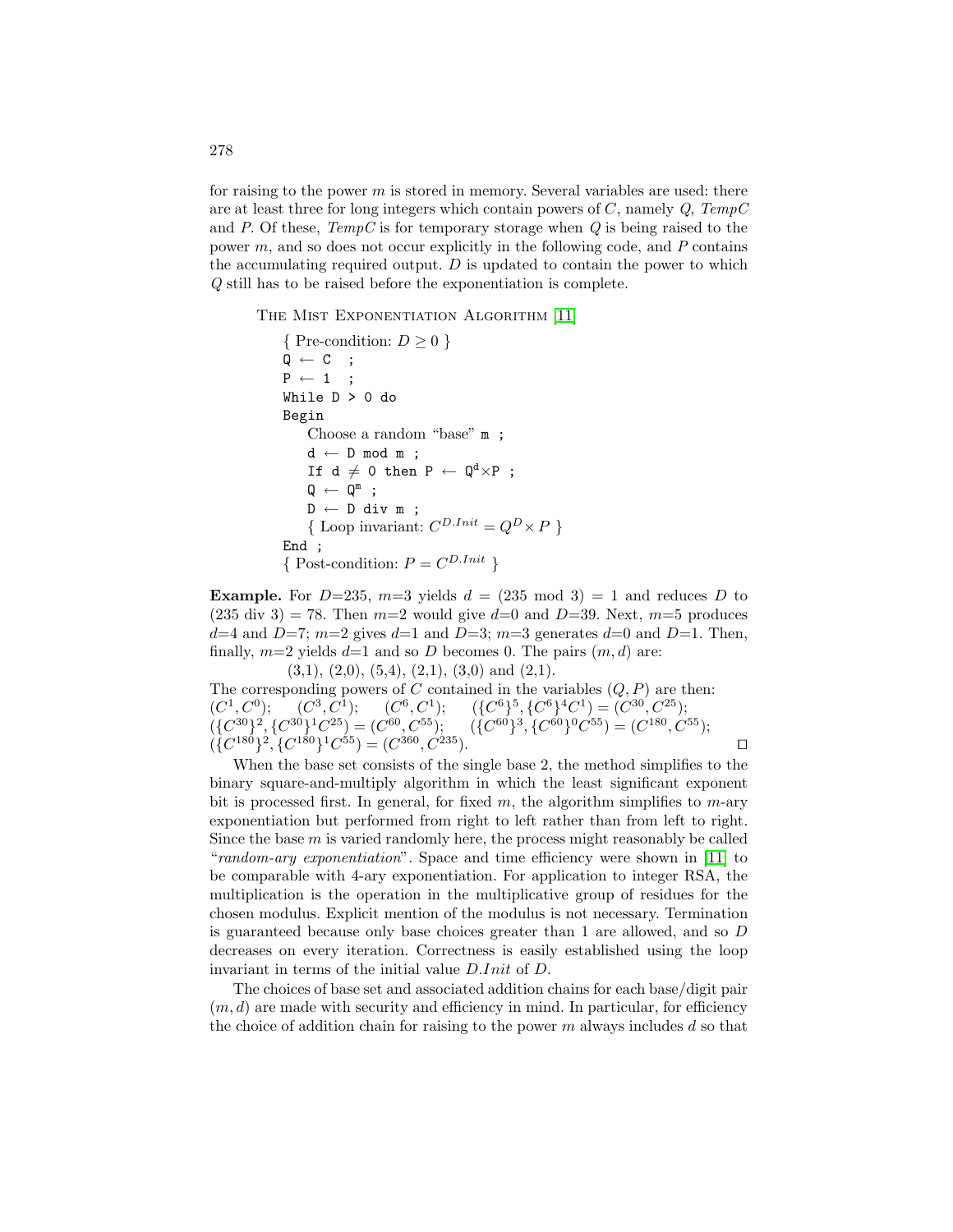the computation of  $Q^m$  provides  $Q^d$  en route at little or no extra cost. Thus, these two power computations are not performed independently and consecutively, as might be implied by the code. They are to be implemented so that  $Q^m$  uses all the work done already to compute  $Q<sup>d</sup>$ . So, in the case of RSA, the main cost of a loop iteration is only the cost of computing  $Q^m$  plus the conditional extra multiplication involving P.

The random choice of base values from a pre-chosen fixed set achieves different exponentiation schemes on successive runs and so makes impossible the usual averaging process required for differential power or electro-magnetic analysis  $(DPA/DEMA)$  [\[4,](#page-13-1)[6\]](#page-14-1).

Unlike the case for  $m$ -ary exponentiation, by reversing the direction of processing the exponent, both arguments in the conditional product are changed for every multiplication. In general, because the powers of C are always increasing, no power of C is repeatedly re-used during the exponentiation. So the attack described in [\[9\]](#page-14-0) on a single exponentiation is inapplicable in its current form.

For convenience, the processing of the exponent  $D$  is presented as being performed within the main loop. For security reasons, it should probably be scheduled differently. The illustrated processing order may be less secure from the point of DPA or DEMA because it can reveal the random choice of the local base m, which should remain secret. Instead, the selection of the base and associated addition chain instructions can be performed by the CPU on-the-fly while the exponentiation is performed in parallel by a crypto co-processor, or it can be done in advance and stored when there is no co-processor. At any rate, these computations should be scheduled so as not to reveal the end points of each iteration of the main loop. Otherwise, the number and type of long integer operations during the loop iteration may leak enough information about the values of  $m$  and  $d$ , enabling  $D$  to be reconstructed. This paper shows how such data might be used to determine possible values for D.

#### 3 The Base Choice and Addition Sub-Chains

A typical safe set of allowable bases is {2,3,5}. The full list of minimal addition sub-chains for these bases is given in Table [1.](#page-4-0) For example, the third case there corresponds to computing  $C^5$  using the three multiplications  $C^1 \times C^1 = C^2$ ,  $C^1 \times C^2 = C^3$  and  $C^2 \times C^3 = C^5$ . The first three addition chains provide  $C^d$ when digit d is 0, 1, 2 or 3: for  $0 < d < m$  the chain already contains the value of d, while the case  $d = 0$  requires no multiplication and so 0 does not need to appear. The last addition chain can be used when  $d = 4$ . Minimal here means that any other addition chains which give a power equal to the base are longer. The subchains in Table [1](#page-4-0) are minimal. To achieve the fastest exponentiation, longer chains are usually excluded, but they might improve security.

There is no instruction which updates the value of  $P$  in these addition subchains, but it can be represented explicitly using the following notation. Suppose the registers are numbered 1 for  $Q$ , 2 for  $TempC$  and 3 for P. Then the subchains can be stored as sequences of triples  $(ijk) \in \{1,2,3\}^3$ , where  $(ijk)$  means read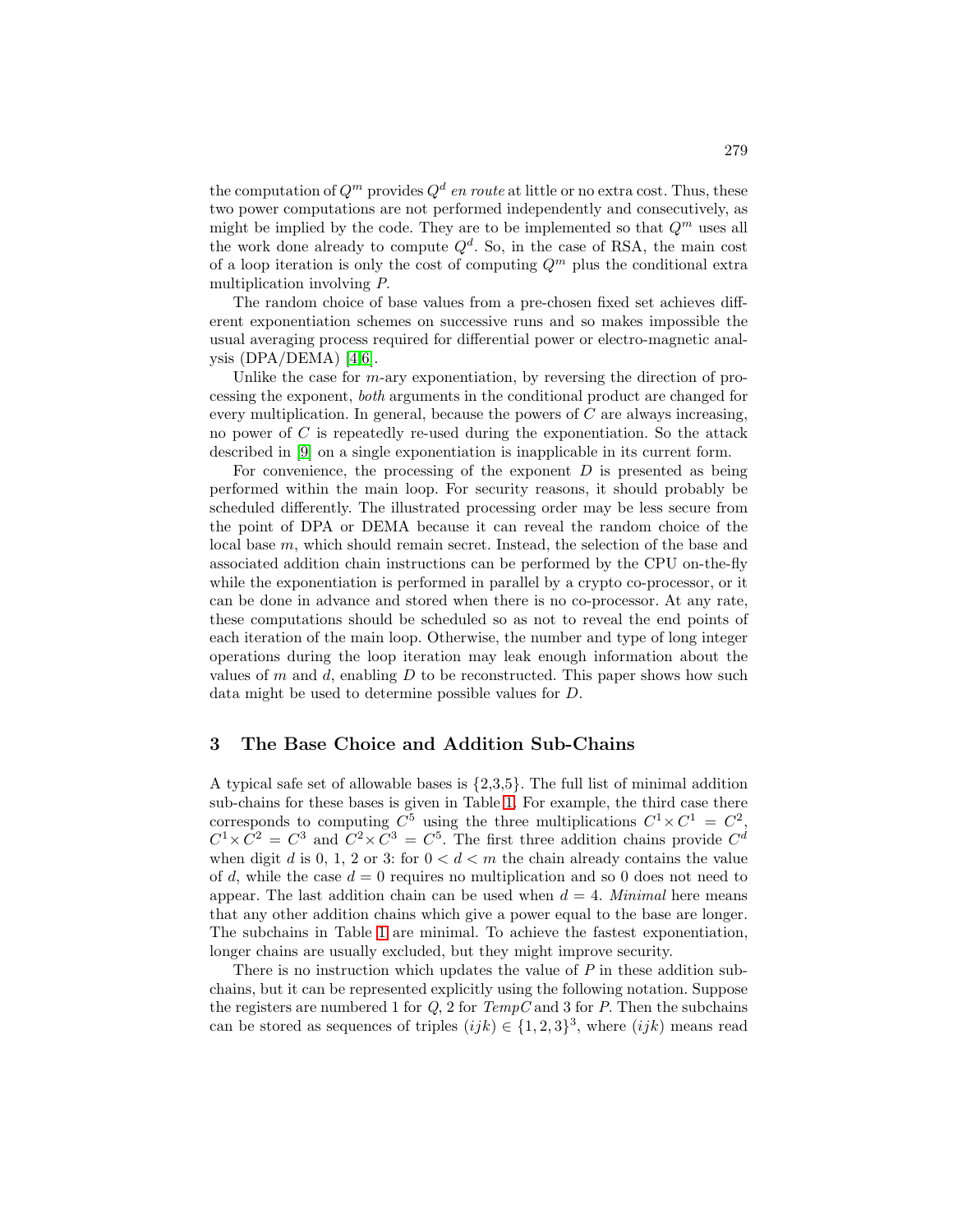| $1+1=2$        | for base 2 with any digit $d$                                  |
|----------------|----------------------------------------------------------------|
| $1+1=2, 1+2=3$ | for base 3 with any digit $d$                                  |
|                | $1+1=2$ , $1+2=3$ , $2+3=5$ for base 5 with any digit except 4 |
|                | $1+1=2$ , $2+2=4$ , $1+4=5$ for base 5 with any digit except 3 |

<span id="page-4-0"></span>Table 1. The Minimal Sub-Chains.

 $(m, d)$  Multiplication Instructions

| (111)                |
|----------------------|
| (112, 133)           |
| (112, 121)           |
| (112, 133, 121)      |
| (112, 233, 121)      |
| (112, 121, 121)      |
| (112, 133, 121, 121) |
| (112, 233, 121, 121) |
| (112, 121, 133, 121) |
| (112, 222, 233, 121) |
|                      |

<span id="page-4-1"></span>Table 2. A Choice for the Digit Sub-Chains.

| (m,d) |  |  | $p_m$                                                                                                                                                                                                      |
|-------|--|--|------------------------------------------------------------------------------------------------------------------------------------------------------------------------------------------------------------|
|       |  |  | $\begin{array}{ c cccc } 0.3537 & 0.2757 & - & - & - & - & p_2 & = 0.6294 \\ 0.1826 & 0.0212 & 0.0244 & - & - & p_3 & = 0.2283 \\ 0.0936 & 0.0124 & 0.0110 & 0.0127 & 0.0126 & p_5 & = 0.1423 \end{array}$ |
|       |  |  |                                                                                                                                                                                                            |
|       |  |  |                                                                                                                                                                                                            |

<span id="page-4-2"></span>**Table 3.** ([\[11\]](#page-14-3), Tables 6.2 and 6.3.) The limit probabilities  $p_{m,d}$  of the base/digit pairs  $(m, d)$  and  $p_m$  for each base m.

the contents of registers  $i$  and  $j$ , multiply them together, and write the product into register  $k$ . In particular,  $P$  will always be updated using a triple of the form (i33) and 3 will not appear in triples otherwise. Now, adding in the instruction for updating P yields the list of subchains given in Table [2](#page-4-1) as one possibility. It contains one representative for each base/digit pair  $(m, d)$ . Other choices are possible. Such a table requires only a few bytes of storage.

The way in which the base is chosen from the allowable set has efficiency and security implications. In [\[11\]](#page-14-3) it was shown that the following choice provided efficiency better than the binary method and nearly as good as the 4-ary method: (Here the function Random returns a fresh, random real in the range [0,1].)

> $m \leftarrow 0$ ; If Random < 7/8 then If D mod 2 = 0 then  $m \leftarrow 2$  else If D mod  $5 = 0$  then  $m \leftarrow 5$  else If D mod  $3 = 0$  then  $m \leftarrow 3$ ;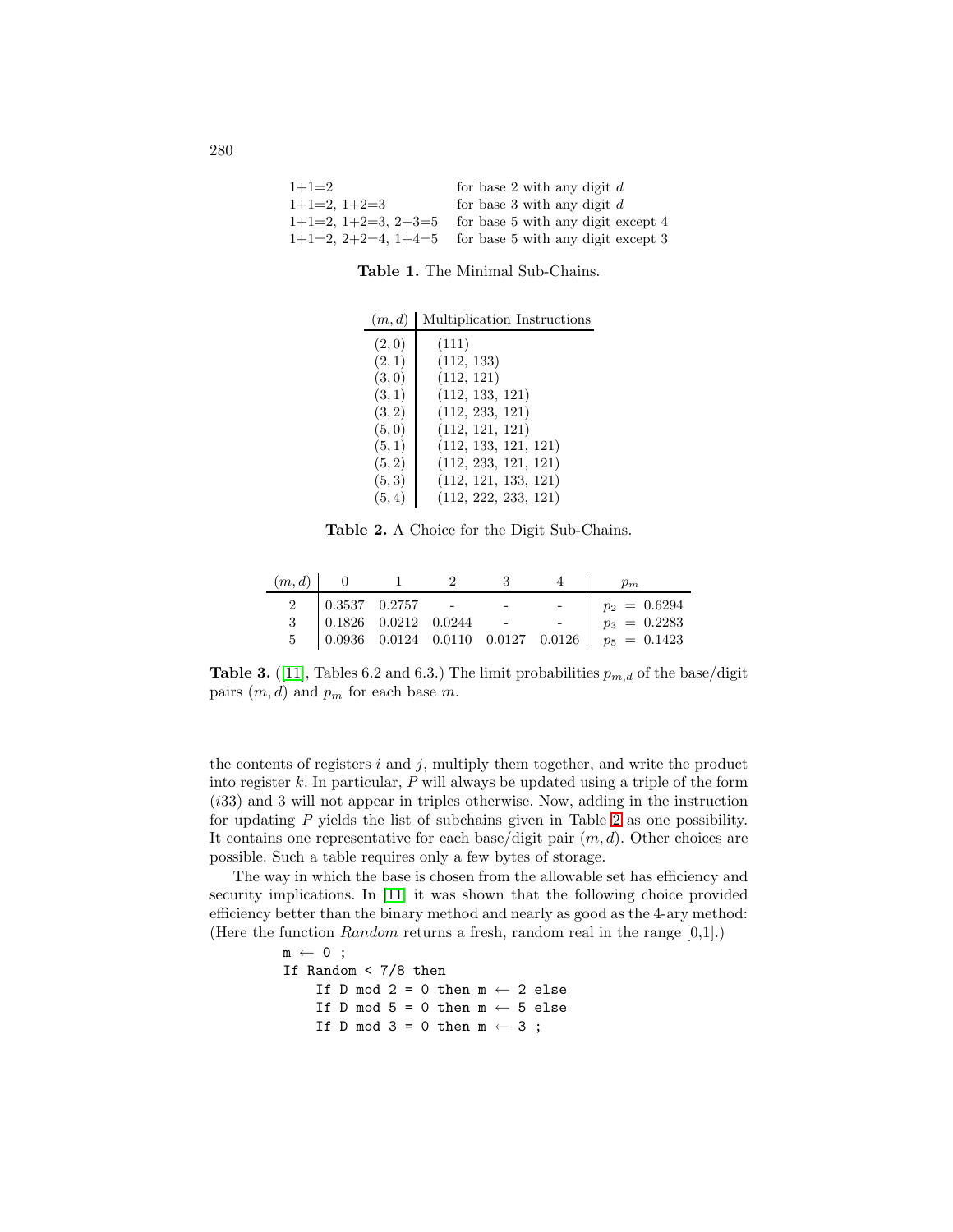```
If m = 0 then
Begin
     p \leftarrow Random;
     If p < 6/8 then m \leftarrow 2 else
     If p < 7/8 then m \leftarrow 5 else
                           m \leftarrow 3 ;
End ;
```
The resulting probabilities  $p_m$  of each base m and  $p_{m,d}$  of each base/digit pair  $(m, d)$  occurring in the representation of D are given in Table  $3^2$  $3^2$ . They will be used later to assess whether certain attacks are feasible. From them it is possible to work out the average number of bases used in a Mist exponentiation scheme:

<span id="page-5-1"></span>Theorem 1. ([\[11\]](#page-14-3), Thm. 7.2) With the choices above, the average number of digits in a MIST representation for D is approximately  $2 \cdot 0.7566 \times \log_2 D$ .

## 4 The Sequence of Addition Chain Values

We now turn away from the powers of C generated during an exponentiation and concentrate on the integers contained in the corresponding addition chain. The individual addition sub-chains for each base can be formed easily into an addition chain which describes a complete exponentiation scheme for D. In terms of the triples in Table [2,](#page-4-1) the sub-chain lists just need to be concatenated. Each value is associated with one of the variables  $Q$ ,  $TempC$  or  $P$  according to the register in which the corresponding power of  $C$  is to be written. We will work with addition chains containing this extra detail. If  $S$  is the final value associated with  $Q$  at the end of one subchain, then, by applying the instructions listed in Table [2,](#page-4-1) the values computed in the next subchain are those listed in Table [1](#page-4-0) multiplied by  $S$ , together with any which occurs for  $P$ .

Reconstruction of the sequence of digits and hence determination of the secret exponent is investigated using knowledge of which of these addition chain elements are equal, and which share equal summands. The following theorems will be used to show that, for the most part, we only need to look locally in the chain for such equality or sharing. With fairly minimal and reasonable restrictions on the choices of base set and associated addition sub-chains, these theorems hold much more generally.

**Theorem 2.** The integers (i.e. exponents) associated with Q and P at the start of successive subchains form monotonically increasing sequences. That for Q is strictly increasing and strictly dominates that for P. At the start of each subchain, Q is associated with the largest integer in the addition chain up to that point.

Proof. Initially Q is associated with 1 and the other registers with 0. So the domination property holds for the first values. Thereafter, suppose  $Q$ ,  $TempC$ and  $P$  contain the  $S$ ,  $T$  and  $U$ th powers of  $C$  respectively at the start of a

<span id="page-5-0"></span> $2$  The figures here are corrected after a minor bug in the software for [\[11\]](#page-14-3).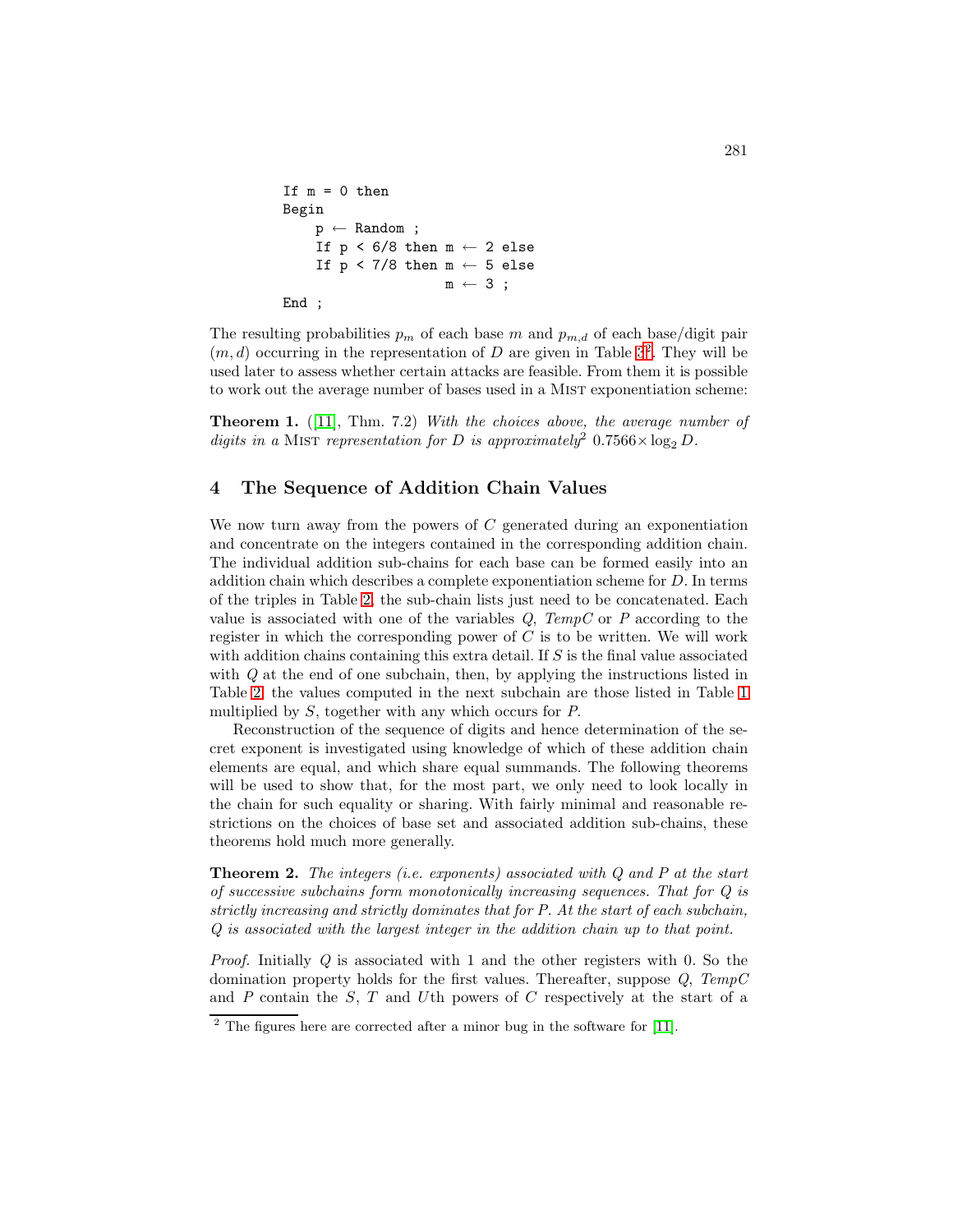subchain for  $(m, d)$ . Assume  $T < S$  and  $U < S$ . The next values associated with Q and P are  $m \times S$  and  $U+d \times S$ . Then  $d < m$  means  $U+d \times S < S+(m-1)\times S =$  $m \times S$ . So the next value for Q is larger than the next for P. Hence the sequence for Q dominates that for P. Since  $1 < m, S < m \times S$  and the next Q is larger than it was at the beginning of the subchain. So that sequence is strictly increasing. Moreover, as  $U \leq U + d \times S$  the sequence for P is also increasing monotonically.

The exponents associated with  $TempC$  are multiples of S since the initial value T for  $TempC$  is unused, and the value U of P is only used to update P. So, as there are no other operations, these exponents only involve integers obtained en route from  $S$  to the next  $Q$  value, and are strictly smaller than it. Thus, at the start of each subchain, Q does indeed contain the largest power so far calculated.  $\hfill \Box$ 

## <span id="page-6-0"></span>Theorem 3. Except for initialisation and the calculation of the first non-trivial value for P, the addition chain contains no sum result more than once.

Proof. There are two cases to consider. First, suppose some integer is recomputed in two different subchains. Assume the second of these subchains initially has integers S and U in Q and P respectively. Any updating operation in this subchain or any future subchain gives an integer which is a linear combination  $\sigma S + \pi U$  for integers  $\sigma > 0$  and  $\pi \in \{0, 1\}$ . This only creates integers  $\geq S$ . Pick  $\sigma$  and  $\pi$  to give the duplicated value. By the previous theorem, updating operations in previous subchains only created integers at most  $S$ . Hence  $S$  is the recomputed value and so  $\sigma S + \pi U = S$ . Since  $S > 0$  and  $U \geq 0$ , this can only hold if  $\sigma \leq 1$ . Multiplications have at least two arguments, so  $\sigma + \pi \geq 2$ . Hence  $\sigma = \pi = 1$ , from which  $U = 0$ . This solution occurs only when the digit d is 1 and P is updated to its first non-trivial value. So the value recomputed in the second subchain is uniquely determined. Moreover, since by the previous theorem the values in Q are strictly increasing and represent the largest integers so far calculated, the first computation of  $S$  is only in the immediately preceding subchain. S exceeds the initial value  $U = 1$  in P. So S is calculated just once in the first of these two subchains.

Now consider the case where a value is recomputed within a single chain. Such recomputation must involve an updating of P because the operations which write to  $Q$  and  $TempC$  generate a strictly increasing sequence. We use the same notation again. The value of the updated P is  $U+dS$  where  $d > 0$  is the digit. All other subchain additions output an integer of the form  $\sigma S$  for some integer  $\sigma > 1$ . So, choosing  $\sigma$  from another equal value gives  $\sigma S = U + dS$  and hence  $U = (\sigma - d)S$  where  $0 \le U < S$ . This is impossible in integers unless  $U = 0$  and  $\sigma = d$ . So P is being given its first non-trivial value, and dS is recomputed. We have  $d > 1$  in this case since the computation of dS is done in the same subchain as  $P$  is updated.  $\Box$ 

In fact, the re-computation of the same power of C should never occur: a good implementation should avoid the useless multiplication by 1, and should also avoid the apparent need to write the initial non-trivial value to  $P$  by using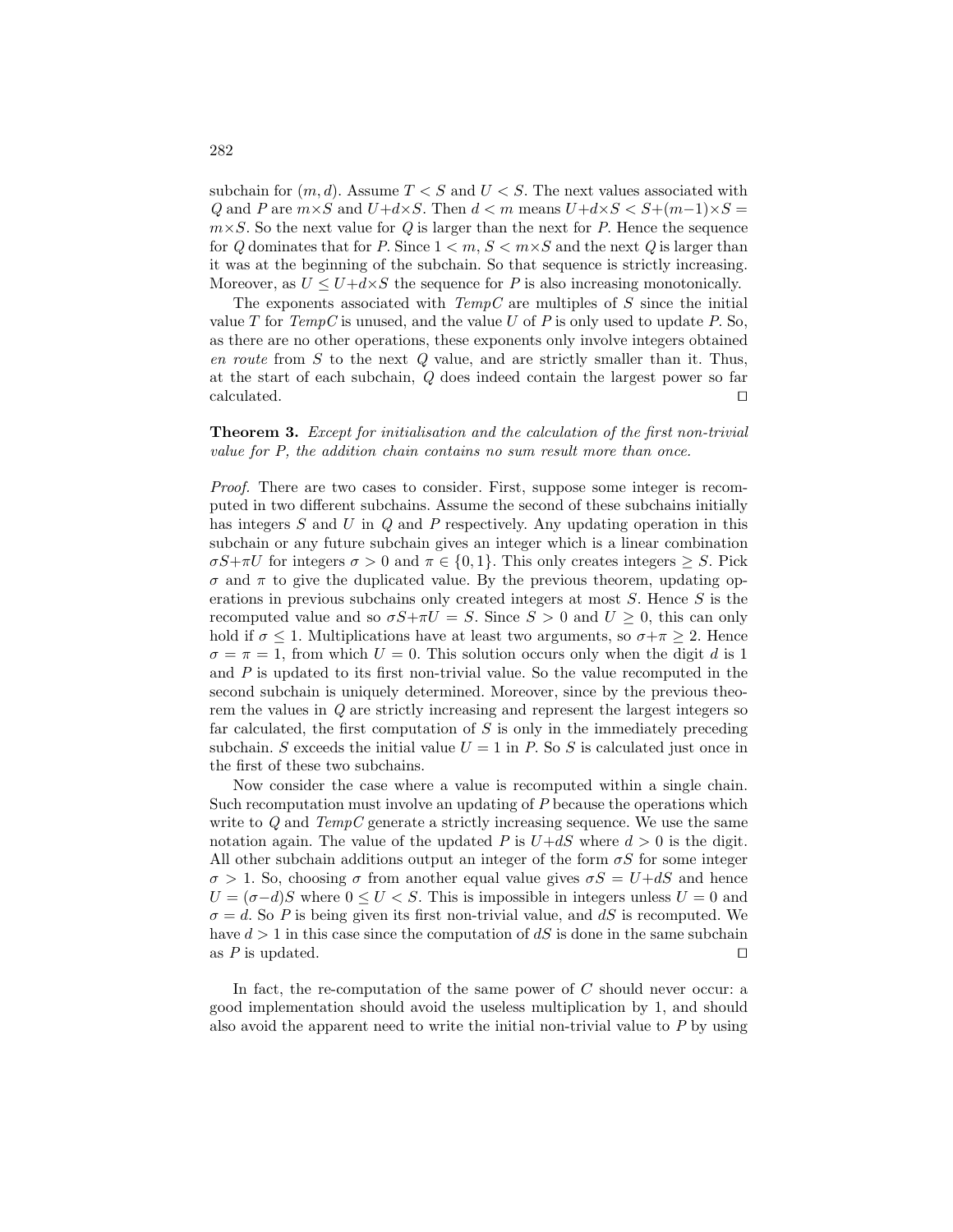the value written to  $Q$  or  $TempC$  and renaming that register as  $P$ . The corresponding entries in the addition chain can then be omitted.

Example. Continuing with the example from Section 2, the sequences of exponents for Q and P are 1, 3, 6, 30, 60, 180, 360 and 0, 1, 25, 55, 235 respectively. The first non-zero value of  $P$ , namely 1, appears already in the sequence for  $Q$ , but there are no other repetitions.

# 5 Re-Use of Summands

Our main assumption in the first threat model is that the attacker can recognise the re-use of operands. Such re-use occurs when members of the addition chain share summands. So we need to know when this can happen, i.e. when two sums in the addition chain share a common input.

<span id="page-7-0"></span>**Theorem 4.** i) No integer different from the first non-zero value for  $P$  is used as a summand in more than three addition chain members. Addition chain elements which share such common summands all belong to the same digit subchain. They all lie within a sequence of at most four consecutive operations, and at most one of those with the shared summand is a doubling. If three sequential operations share such a common summand, then the digit associated with the subchain to which they all belong is non-zero.

ii) The first non-zero value for P may be used as a summand in up to four different addition chain operations. All but the last of the sums which use this value of P belong to the same subchain, while the last (which updates P to its second non-trivial value) belongs to a different subchain and may be arbitrarily many operations after the initial case.

Proof. First consider the summands used in the sums on either side of a digit sub-chain boundary where the  $Q$  value is  $S$ . All operands below the boundary are less than  $S$  because  $S$  is the largest value computed up to that point, and it has not been used as an operand yet. Above the boundary, all operands are S or a multiple thereof with the single exception of the previous value for  $P$  when it is next updated. So, if there are two equal summands belonging to different digit sub-chains, they must be equal to a value of P.

However, from Theorem [3](#page-6-0) we know that, apart from the first non-zero value, values of P are distinct from each other and from values in  $Q$  or  $TempC$ . So, as  $Q$ and  $TempC$  are computed from previous values of Q and  $TempC$ , their arguments cannot have values equal to those acquired by P unless those arguments are equal to the first non-zero value of P. Thus, with only that possible exception, each value of  $P$  is used at most once as a summand, namely in the next sum which updates its value. Consequently, two equal summands belonging to different digit sub-chains must actually be equal to the first non-zero value of P.

Hence, in case (i) for arguments different from the first non-zero value of  $P$ , equal summands appear within the same digit sub-chain. Thus they lie within a sequence equal to the longest such sub-chain, which is 4 here. Each doubling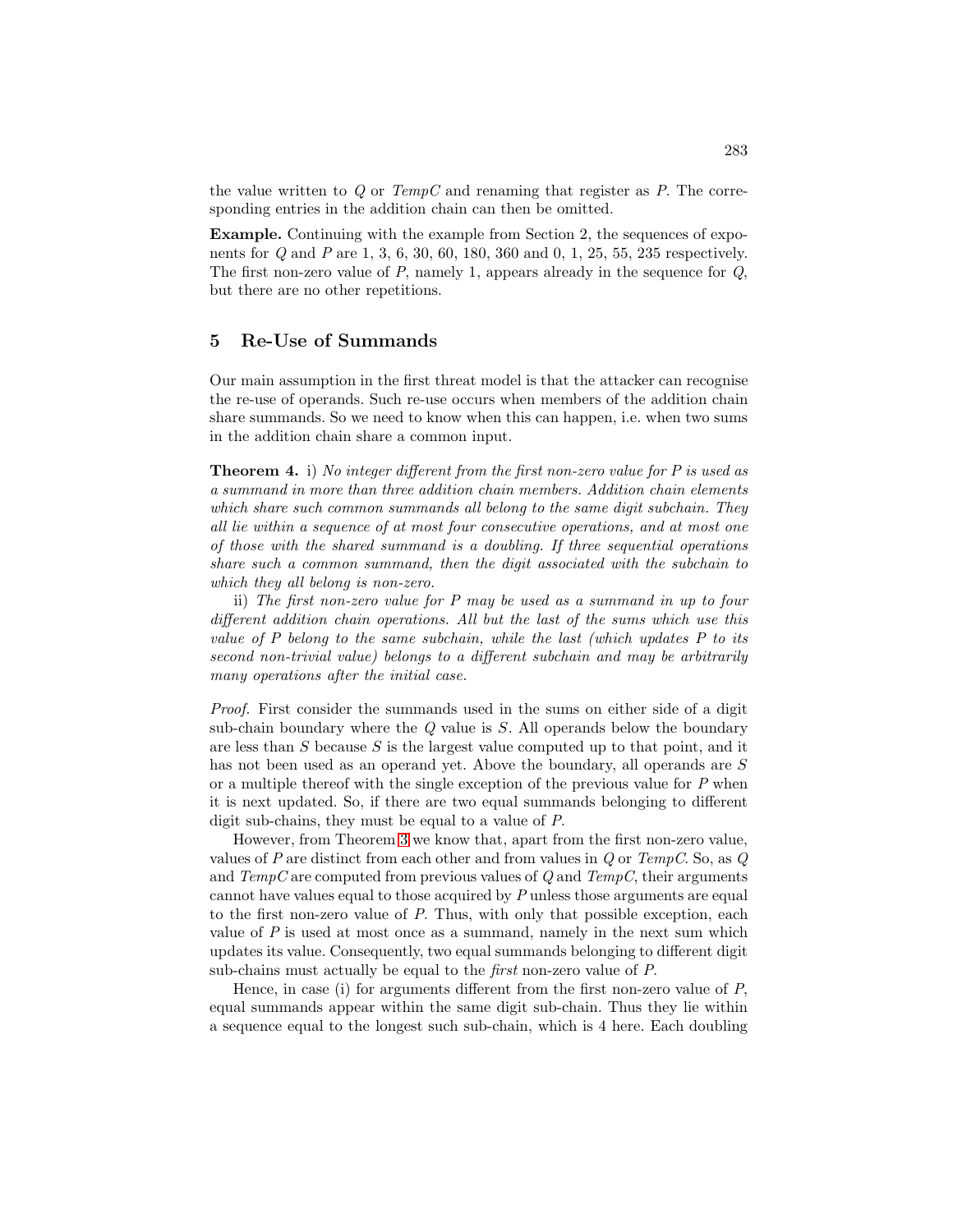involves different operands (otherwise there would be no point in performing the subsequent doublings) and so the set of sums with a shared summand will contain at most one doubling. Checking through all the subchains given in Table [1,](#page-4-0) no operand is used in more than two operations. Moreover, such operations are adjacent and at most one of them is a square. So, when the sum which updates  $P$  is included in the middle of the sub-chain, at most three operations can occur using the same operand and, for our choice of insertion points, they are sequential. Of course, this only occurs when  $d \neq 0$ .

Now take case (ii) where the first non-trivial value for  $P$  is the operand under consideration. As with the other case, this operand value is used in at most two additions for updating  $Q$  and  $TempC$ . It is also used in at most two additions which update P. The first of these may have been optimised out, replacing the multiplication by 1 with an initialisation. This addition and those involving Q and  $TempC$  all occur in the same digit sub-chain, as before. The last use, namely the second to update P, occurs for a subsequent sub-chain after arbitrarily many bases for each of which the digit is 0.  $\Box$ 

Example. Continuing with the example from Section 2, the first three pairs  $(m, d) = (3, 1), (2, 0)$  and  $(5, 4)$  generate the instructions 112, 133, 121, 111, 112, 222, 233, 121. These produce:

$$
TempC = C1 \times C1 = C2 ;\nQ = C1 \times C2 = C3 ;\nTempC = C6 \times C6 = C12 ;\nP = C24 \times C12 = C25 ;\nTempC = C4 \times C12 = C25 ;\nQ = C6 \times C24 = C30 .
$$

Operand  $C<sup>1</sup>$  is the first non-trivial value of P and it is used 4 times: the first three lie in the subchain for  $(m, d) = (3, 1)$  and the last occurs in the subchain for  $(m, d) = (5, 4)$ . The intermediate subchain has  $d = 0$ .

#### 6 Identifying the Digit Sub-Chains

In order to describe detailed operand sharing in a sequence of operations some further notation is needed. Let  $(123)(34)$  mean that in a list of exactly 4 operations, the first three share a common operand, the third and fourth share a different common operand, and no other operations in that list share a common operand. So the numbers in the cycles represent positions in the sequence of operations, starting at 1, and two operations will share a common operand if, and only if, their position numbers both belong to a common cycle in the list. Since a square or a doubling shares an operand with itself, the number of each square or doubling appears twice in its cycle, as in (112). Also, an operation which does not share operands with any other operation (or itself) will appear in a cycle on its own, as in (2). However, there are no cases of this here. With this notation, the subchains listed in Table [2](#page-4-1) share operands as in Table [4.](#page-9-0)

Now assume that the operand sharing pattern is known for the complete addition chain. By Theorem [3,](#page-6-0) except for the use of the first non-trivial value of P, operands which are equal in the addition chain are equal because they were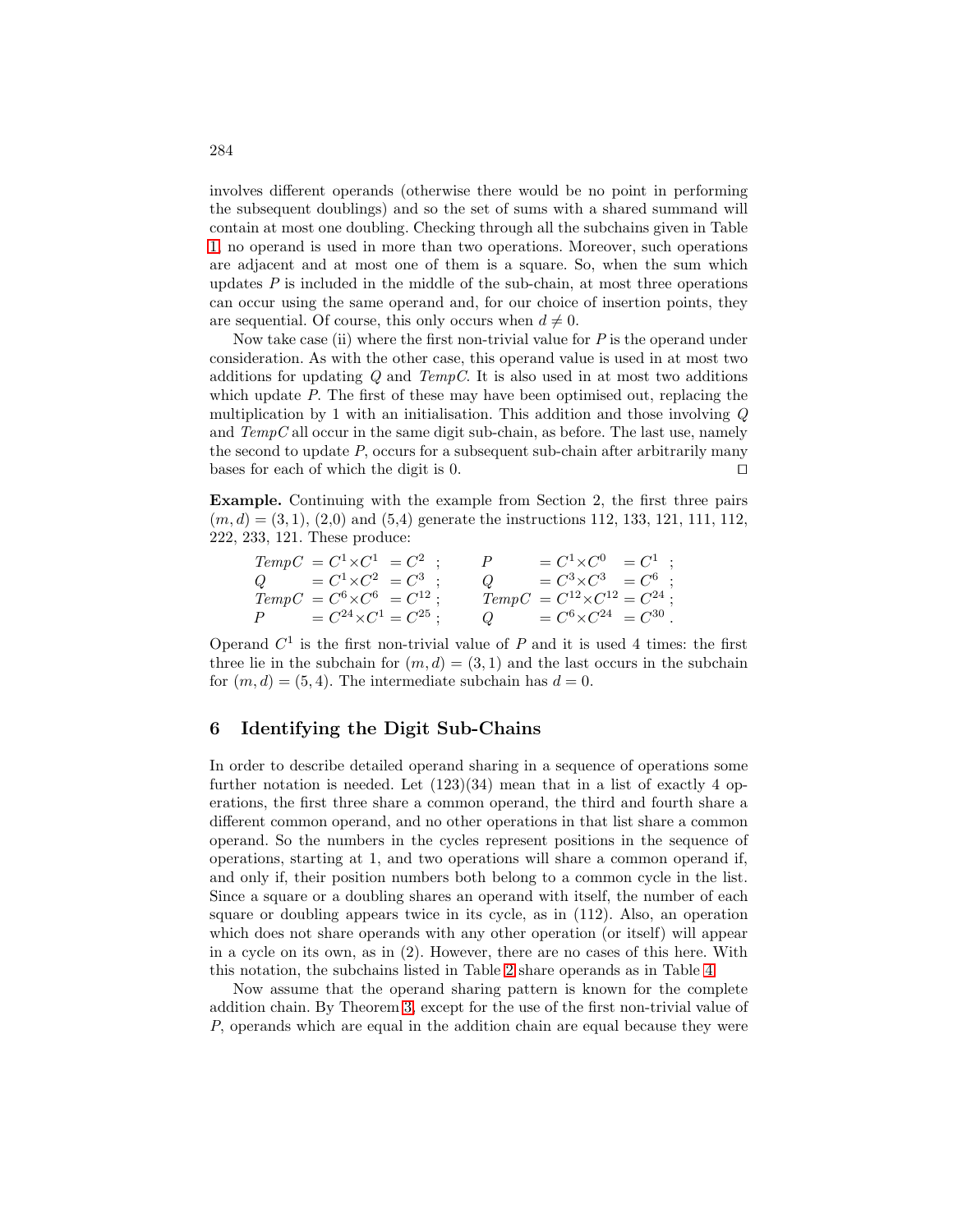| (m,d)  | Operand Sharing |
|--------|-----------------|
| (2,0)  | (11)            |
| (2,1)  | (112)           |
| (3,0)  | (112)           |
| (3, 1) | (1123)          |
| (3, 2) | (113)(23)       |
| (5,0)  | (112)(23)       |
| (5, 1) | (1123)(34)      |
| (5, 2) | (113)(234)      |
| (5, 3) | (112)(24)(34)   |
| (5, 4) | (114)(22)(34)   |

<span id="page-9-0"></span>Table 4. Operand Sharing within each Digit Sub-Chain.

explicitly selected equal in the sub-chain construction. By Theorem [4,](#page-7-0) we know that the last use of the exceptional value of  $P$  as an operand is to update  $P$ , and so it is not a square. Hence the squares in the addition chain are exactly those expected from the structure of the component sub-chains.

It is now mostly straightforward to deduce what the individual subchains are, and hence the sequence of bases and digits: each square (doubling) denotes the start of a new sub-chain with the exception of those which are the second operation in a subchain for  $(m, d) = (5, 4)$ . When this case occurs, there is operand sharing between the first and fourth operations of the sub-chain. This is expressed in the pattern (114). According to Theorem [4,](#page-7-0) there is normally no sharing of operands between different sub-chains. Hence, when the pattern (114) is not observed, we know that normally both squares mark the start of different sub-chains.

The only possible exception is if the shared operand in (114) is the first non-zero value taken by P. Then the sharing pattern  $(114)(22)(34)$  for  $(5,4)$ must ambiguously represent two division sub-chains which have lengths 1 and 3 respectively. The second subchain has pattern  $(11)(23)$  (when the operations are re-numbered from 1 to 3). However, that pattern does not correspond to any occurring in Table [4.](#page-9-0) So this case cannot arise. Hence:

Theorem 5. The pattern of operand re-use in an addition chain determines the boundaries of each digit sub-chain uniquely.

In practice, this partitioning is performed by identifying the doublings first and then writing down the patterns for operand sharing between the operations within each partition. If the pattern  $(11)(23)$  emerges, then its partition needs to be merged with the previous one.

Example. In the same example as before, the operand sharing pattern is (11237)  $(44)(558)(66)(78)(9910)(111112)(131314)$ . Partitioning this before each square yields (11237); (44); (558); (66)(78); (9 9 10); (11 11 12); (13 13 14). Re-numbering to make each sub-chain start with instruction 1 gives  $(11237); (11); (114); (11)(23);$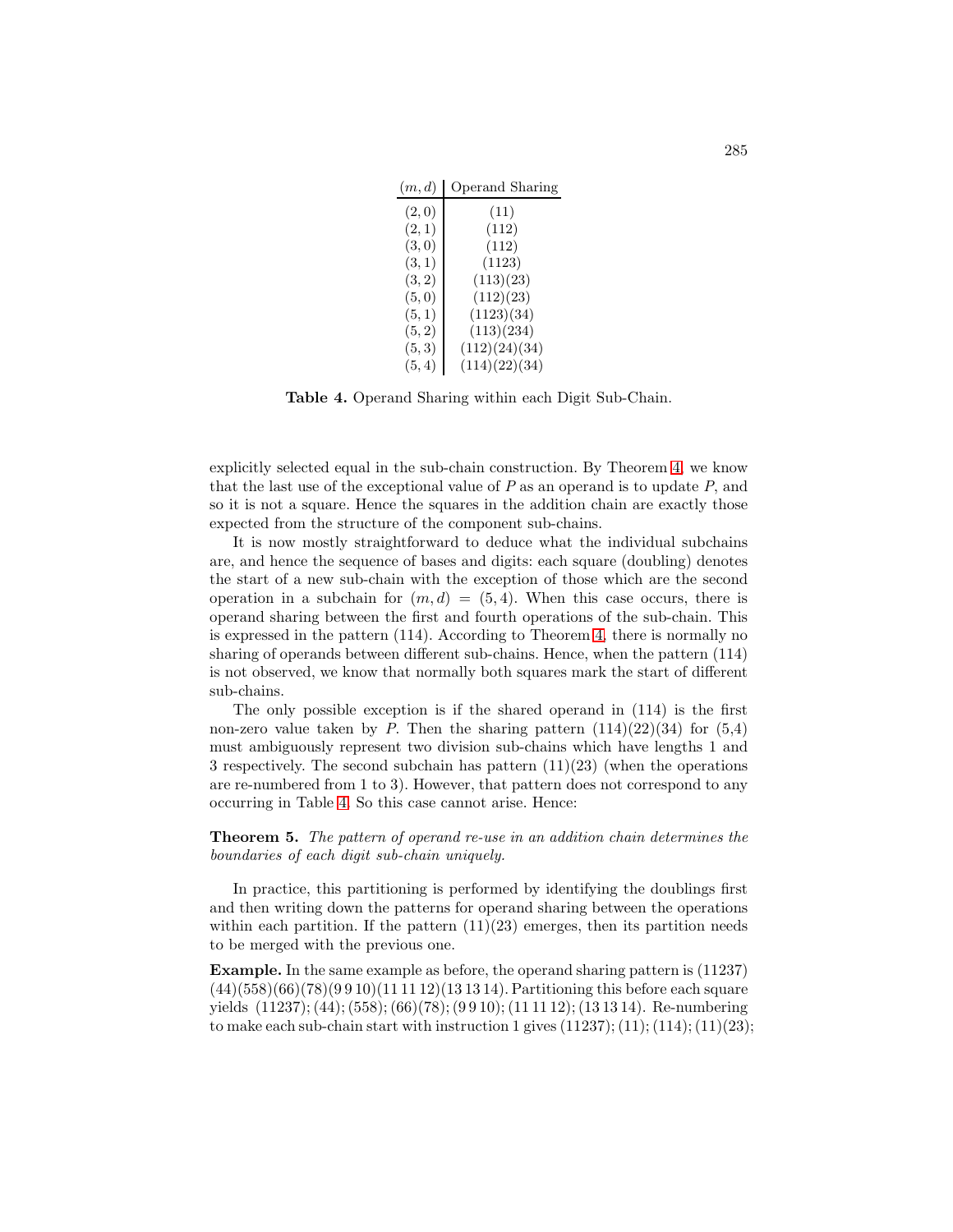$(112); (112); (112).$  As 7 exceeds the length of the longest sub-chain, it must represent the updating of  $P$  to its second non-trivial value. So we delete it to obtain sharing only within sub-chains. Also, we must merge  $(114)$  and  $(11)(23)$ since the latter is not a pattern in Table [4.](#page-9-0) This produces  $(1123)$ ;  $(11)$ ;  $(114)(22)$  $(34); (112); (112); (112)$  from which we can extract possible choices for the pairs  $(m, d)$ : first  $(3, 1)$ ;  $(2, 0)$ ;  $(5, 4)$  and then three occurrences of  $(2, 1)$  or  $(3, 0)$ .

It is evident from Table [4](#page-9-0) that every  $(m, d)$  has a distinct pattern of operand sharing except for two:  $(2,1)$  and  $(3,0)$  have identical patterns  $(112)$ . Thus operand sharing almost determines the sequence of pairs  $(m, d)$ :

<span id="page-10-0"></span>Theorem 6. The pattern of operand re-use in an addition chain determines the sequence of pairs  $(m, d)$  up to an ambiguity between  $(2, 1)$  and  $(3, 0)$ .

<span id="page-10-1"></span>Theorem 7. The average number of exponents with addition chains that have the same operand sharing pattern as one for D is at least  $D^{1/3}$ .

Proof. By Theorem [6,](#page-10-0) base/digit pairs can be derived in most cases. The only ambiguities occur between the cases  $(2, 1)$  and  $(3, 0)$ . Assuming successive base choices are independent, then the probability of an ambiguous case is  $p_{2,1}+p_{3,0}$  = 0.4583. Hence almost every other subchain has two possible choices for the base/digit pair. By Theorem [1,](#page-5-1) an average exponent contains  $0.7566 \times \log_2 D$ subchains. Hence the expected number of different matching exponents is about  $2^{0.7566 \times \log_2 D \times 0.4583} = D^{0.7566 \times 0.4583} = D^{0.347}$ 

Remarks. i) The choice of base is not constrained here. A deterministic selection of, for example, a base which exactly divides the current value of D would place structural constraints which would further reduce the possible choices for D.

ii) Successive base choices are not independent, but this makes only a marginal difference to the exponent 0.347.

iii) We have assumed different choices of  $(m, d)$  lead to different values for D. This is almost always true, and makes no practical difference to the number of exponents that need to be considered in an attack.

Example. In the previous example, operand sharing gave 8 choices for the division chain. The first three  $(m, d)$ s yield  $(Q, P) = (C^{30}, C^{25})$ . The next  $(2, 1)$ or (3,0) produces  $(C^{60}, C^{55})$  or  $(C^{90}, C^{25})$ . The following (2,1) or (3,0) doubles the possibilities to  $(C^{120}, C^{115})$ ,  $(C^{180}, C^{115})$ ,  $(C^{180}, C^{55})$  or  $(C^{270}, C^{25})$ . The last alternative theoretically doubles this number, but (3,0) is impossible because the final (top) digit d must be non-zero. So, applying  $(2,1)$ , the final output P is one of  $C^{235}$ ,  $C^{295}$ ,  $C^{235}$  or  $C^{295}$ . The example captures one of the few sources of repeated values, which arises from the property  $2+1 = 3+0$ .

# 7 The Operand Sharing Search Space

Let us assume that the MIST algorithm is being used because re-use of operands can be detected, thereby making the standard algorithms unsuitable. So the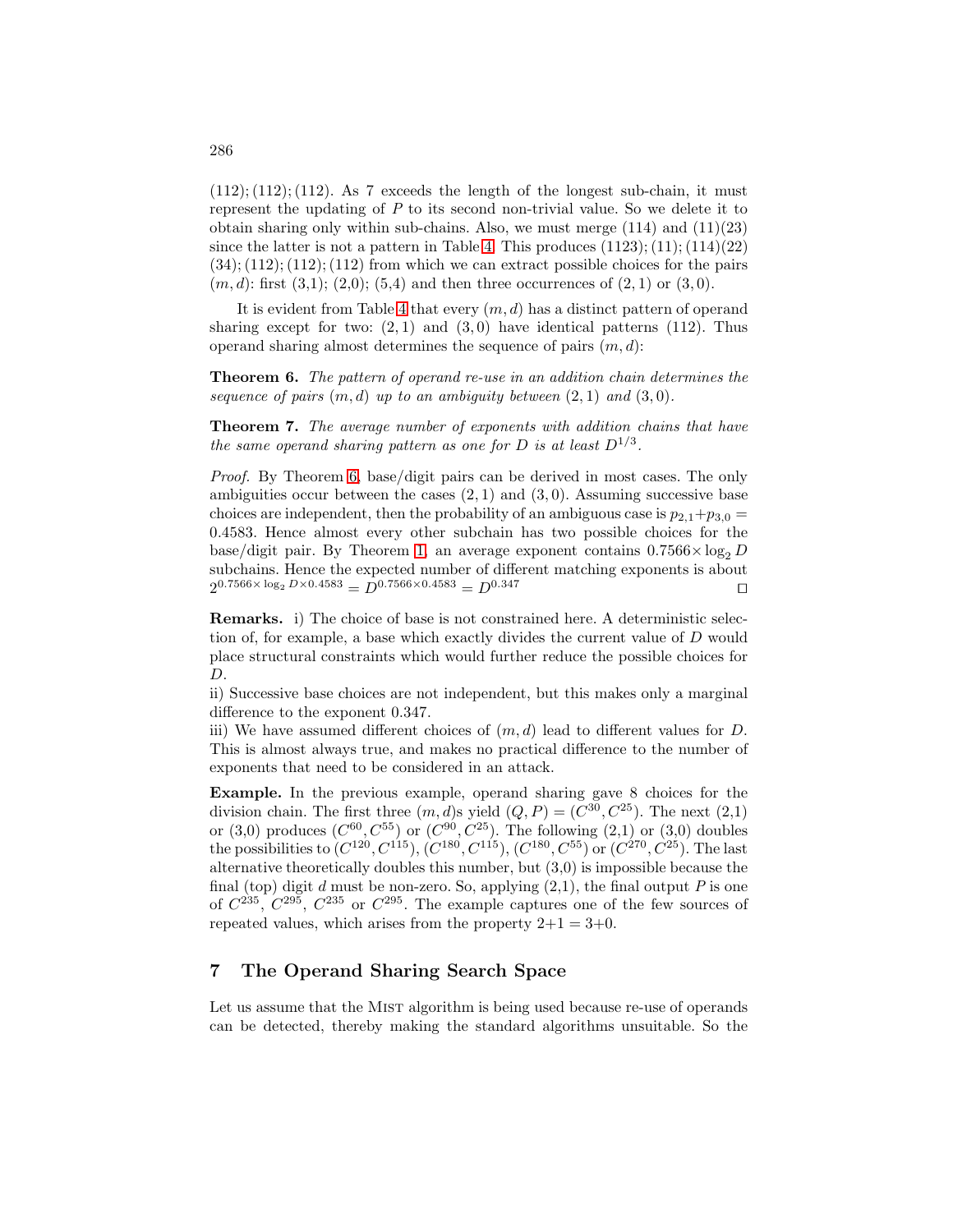main assumption in the threat model here is that identical operands can be detected, perhaps by averaging the power traces of digit-by-digit products using the method given in [\[9\]](#page-14-0), or by observing different addresses being sent along the internal bus.

It is straightforward to show that, with a negligibly small number of exceptions, operand sharing in the addition chain occurs if, and only if, operand sharing occurs in the exponentiation. This is because  $C^i = C^j \Rightarrow i = j$  holds almost always. Since there are only some  $0.7566 \log_2 D$  sub-chains in which to check operand sharing, exceptions are unlikely to occur, even in a complete addition chain. Then Theorems [6](#page-10-0) and [7](#page-10-1) provide:

Theorem 8. If an attacker can determine operand re-use from side channel leakage, then he can almost certainly deduce the sequence of pairs  $(m, d)$  used in the MIST exponentiation scheme up to an ambiguity between  $(2,1)$  and  $(3,0)$ . This reduces the search space for the correct exponent to about  $D^{1/3}$ .

The known ratio  $p_{3,0} : p_{2,1} = 0.1826 : 0.2757$  enables the choices for D to be ranked with those closest to this ratio being selected first. Then on average fewer exponents would need to be investigated before the correct one is determined. However, for a 384-bit exponent, say, the number of choices given by the theorem is still around  $2^{133}$  and that for a 512-bit exponent is around  $2^{177}$ . These are reasonable minimum choices for when the Chinese Remainder Theorem is or is not used. For RSA, both cases are computationally infeasible for the foreseeable future. However, for ECC a typical 192-bit key would really be unsafe. Of course, key lengths can still be increased for both of these if necessary.

In the case of the m-ary method, knowledge of operand sharing enables the exponent to be deduced immediately without any further calculations [\[9\]](#page-14-0). So the Mist algorithm is much stronger against such an attack.

## 8 S&M Chains

A much weaker threat model is that the attacker can distinguish between squares  $(S)$  and multiplies  $(M)$ . The first main task he has is to parse correctly the word created from the alphabet  $\{S, M\}$  which is generated by the operations of the exponentiation scheme. We will call the word an  $S\&M$  chain. It must correspond to a division chain [\[8\]](#page-14-4). The patterns of the S&M subchains corresponding to each pair  $(m, d)$  are listed in Table [5](#page-12-0) and their probabilities in Table [6.](#page-12-1)

Theorem 9. Suppose squares and multiplies can be distinguished, but not individual reuse of operands. Then the average number of exponents which can generate the same sequence of squares and multiplications as a given one for D is bounded below by  $D^{3/5}$ .

Proof. As before, the occurrences of S determine almost all of the subchain boundaries exactly. The exception is the case (5, 4) for which SSMM may split as S and SMM. Suppose we perform this split. Then the number of subchains is increased by a factor of  $1+p_{SSMM}$  and the probabilities of the minimal such S&M sequences are then: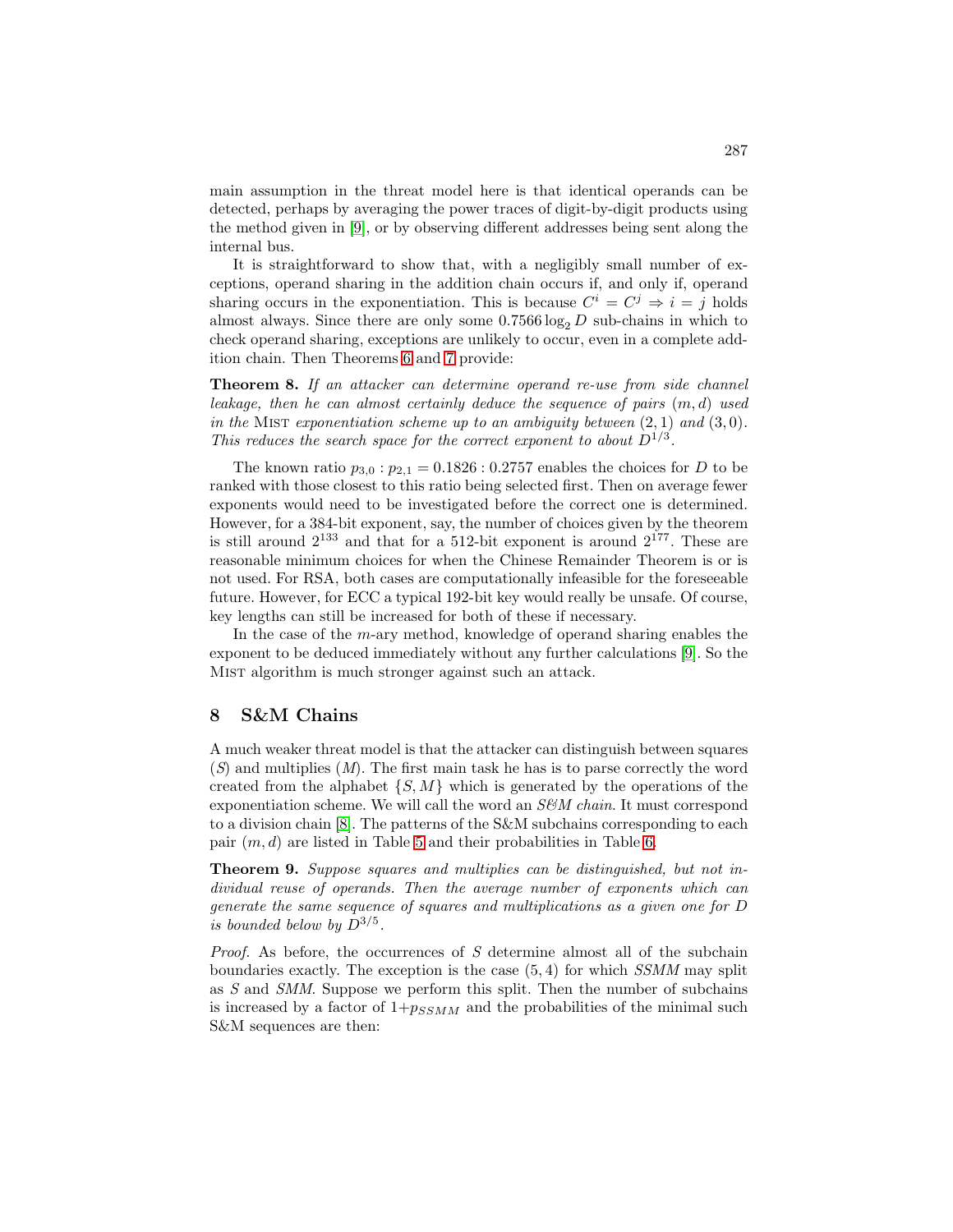| (2,0) | S   | (5,0) | SMM         |
|-------|-----|-------|-------------|
| (2,1) | SМ  | (5,1) | <i>SMMM</i> |
| (3,0) | SМ  | (5,2) | <i>SMMM</i> |
| (3,1) | SMM | (5,3) | <i>SMMM</i> |
| (3,2) | SMM | (5,4) | <i>SSMM</i> |

**Table 5.** The S&M Sub-Chains for each Pair  $(m, d)$ .

<span id="page-12-0"></span>

| $p_S$                | $= p_{2,0}$                                       | $= 0.3537$ |
|----------------------|---------------------------------------------------|------------|
| $p_{SM}$             | $= p_{2,1} + p_{3,0}$                             | $= 0.4583$ |
| $p_{SMM}$            | $= p_{3,1} + p_{3,2} + p_{5,0} = 0.1393$          |            |
|                      | $p_{SMMM} = p_{5,1} + p_{5,2} + p_{5,3} = 0.0361$ |            |
| $p_{SSMM} = p_{5,4}$ |                                                   | $= 0.0126$ |

<span id="page-12-1"></span>Table 6. The S&M Sub-Chain Probabilities.

| $p'_{S}$   | $= (p_S + p_{SSMM})/(1 + p_{SSMM})$              | $= 0.3618$ |
|------------|--------------------------------------------------|------------|
| $p'_{SM}$  | $= p_{SM}/(1 + p_{SSMM})$                        | $= 0.4526$ |
| $p'_{SMM}$ | $= (p_{SMM} + p_{SSMM})/(1 + p_{SSMM}) = 0.1500$ |            |
|            | $p'_{SMMM} = p_{SMMM}/(1 + p_{SSMM})$            | $= 0.0356$ |

Assume, for simplicity, that the successive choices of base are independent<sup>[3](#page-12-2)</sup>. Then the number of choices for the base/digit pair underlying SMMM is 3, that for SM is 2, that for S is 1. If SMM is preceded by M, it corresponds to a complete subchain and there are 3 choices for it. However, if SMM is preceded by S, the two can be merged to form SSMM, giving 4 choices. Taking into account the proportion of *SMM*s derived from *SSMM*,  $p'_{SMM}$  breaks up into  $p'_{SSMM} = p'_{SMM}(p_{SSMM}+p_{SPSMM})/(p_{SMM}+p_{SSMM}) = 0.0611$  for the latter case and  $p'_{MSMM} = p'_{SMM} - p'_{SSMM} = 0.0889$  for the former. Then the average number of ways of selecting a base/digit pair from an S&M subsequence (including repartitioning SSMM) is  $1^{p'_S} \times 2^{p'_{SM}} \times 3^{p'_{SMMM} + p'_{MSMM}} \times 4^{p'_{SSMM}} = 1.7079$ .

An average exponent contains  $0.7566 \log_2 D$  subchains, and  $1+p_{SSMM}$  times more minimal S&M subsequences. Hence the expected number of different matching exponents is about 1.7079<sup>(1+p<sub>SSMM</sub>)×0.7566 log<sub>2</sub>  $D = D^k$  where  $k = (1 + p_{SSMM})$ </sup>  $\times 0.7566 \log_2(1.7079) \approx 0.5916 \approx \frac{3}{5}$ . The contract of the contract of the contract of the contract of the contract of the contract of the contract of the contract of the contract of the contract of the contract of the contract of the contract of the contract

Even more so than in the case of known operand sharing, the above demonstrates that recovery of  $D$  is well outside the reach of an attacker when only the sequence of squares and multiplies leaks for individual exponentiations.

Clearly, different choices of bases and addition sub-chains will provide different probabilities and hence may increase or decrease the strength of a given attack. Care is therefore necessary in these choices. For example, the present choices have been consciously selected to make the probabilities  $p_{2,1}$  and  $p_{3,0}$ 

<span id="page-12-2"></span><sup>&</sup>lt;sup>3</sup> Overall, *SMM* occurs with probability 0.1393, but after *S* its probability is 0.1410.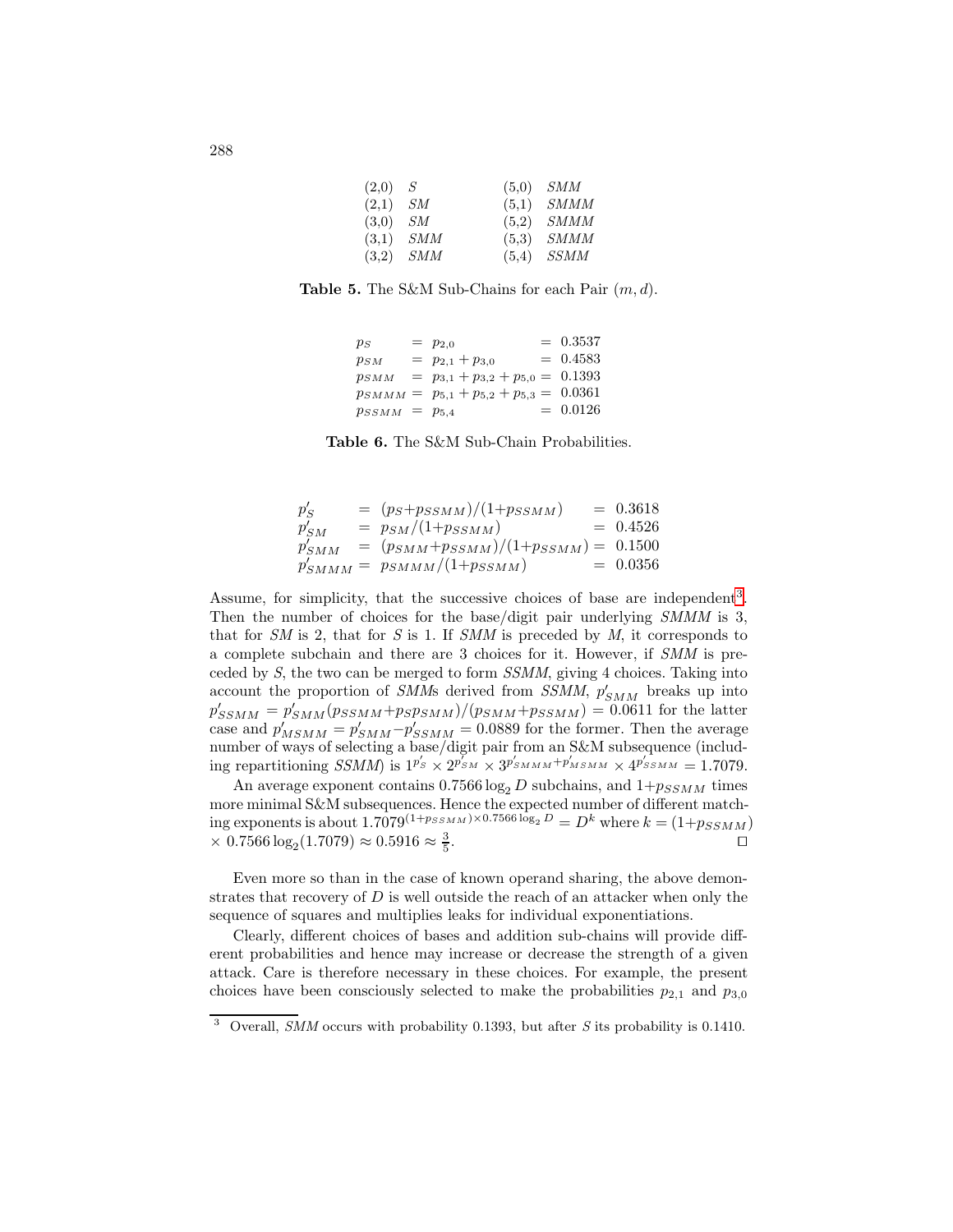the highest after  $p_{2,0}$ , which itself needs to be high to provide the requisite efficiency. This decreases the effectiveness of the above attacks. Moreover, the choice of sub-chains means there are no long S&M sequences with a unique base/digit interpretation which would prune the search space for matching exponents down to a computationally feasible proposition.

## 9 Conclusion

The "Mist" randomary exponentiation algorithm has a variety of features which make it much more resilient to attack by differential power or electro-magnetic analysis than the normal  $m$ -ary or sliding window methods. MIST uses randomly different multiplication schemes on every run in order to avoid the averaging which is normally required for such side channel attacks to succeed.

The algorithm also avoids wide re-use of multiplicands within a single exponentiation, thereby defeating some other potentially more powerful attacks. Knowledge of such operand re-use reduces the search space to about  $D^{1/3}$  for an exponent D, but this leaves an infeasible quantity of computing for standard RSA applications. Furthermore, knowledge of only the sequence of squares and multiplies reduces the search space to around  $D^{3/5}$ . These search spaces might be reduced if an effective way can be found to share data deduced from different exponentiations. This is an open problem, but the possible danger should be adequately protected against by standard exponent blinding.

In consequence, the algorithm appears to be much safer than the standard binary, m-ary or sliding windows techniques against current state-of-the-art in DPA and DEMA side channel attacks, yet it makes no greater use of either space or time.

## References

- <span id="page-13-2"></span>1. K. Gandolfi, C. Mourtel & F. Olivier, Electromagnetic Analysis: Concrete Results, Cryptographic Hardware and Embedded Systems – CHES 2001, C. Koç, D. Naccache & C. Paar (editors), Lecture Notes in Computer Science, 2162, Springer-Verlag, 2001, 251–261.
- <span id="page-13-3"></span>2. D. E. Knuth, The Art of Computer Programming, vol. 2, "Seminumerical Algorithms", 2nd Edition, Addison-Wesley, 1981, 441–466.
- <span id="page-13-0"></span>3. P. Kocher, Timing Attack on Implementations of Diffie-Hellman, RSA, DSS, and other systems, Advances in Cryptology – Crypto '96, N. Koblitz (editor), Lecture Notes in Computer Science, 1109, Springer-Verlag, 1996, 104–113.
- <span id="page-13-1"></span>4. P. Kocher, J. Jaffe & B. Jun, Differential Power Analysis, Advances in Cryptology – Crypto '99, M. Wiener (editor), Lecture Notes in Computer Science, 1666, Springer-Verlag, 1999, 388–397.
- <span id="page-13-4"></span>5. E. Oswald & M. Aigner, Randomized Addition-Subtraction Chains as a Countermeasure against Power Attacks, Cryptographic Hardware and Embedded Systems – CHES 2001, C¸ . Ko¸c, D. Naccache & C. Paar (editors), Lecture Notes in Computer Science, 2162, Springer-Verlag, 2001, 39–50.